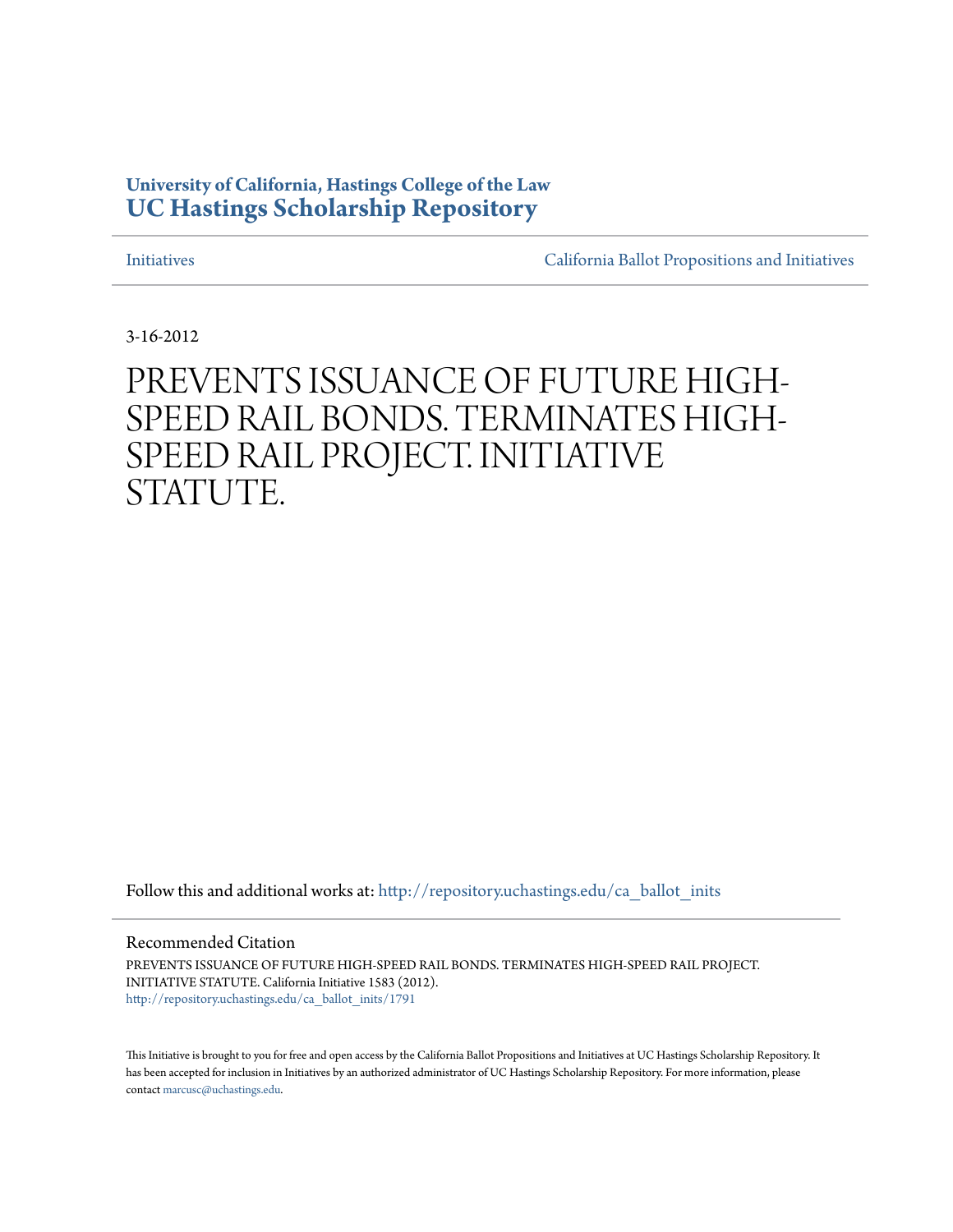

**DEBRA BOWEN** | SECRETARY OF STATE STATE OF CALIFORNIA ELECTIONS **1500 11th Street, 5th Floor ISacramento, CA 9S814 1Tel (916)** 657·21661 Fax (916) **653·3214 lwww.sos.ca.gov** 

October 26, 2012

County Clerk/Registrar of Voters (CC/ROV) Memorandum #12308

| TO <sup>-</sup> | All County Clerks/Registrars of Voters and Proponents |  |
|-----------------|-------------------------------------------------------|--|
| FROM:           |                                                       |  |
|                 | Katherine Montgomery<br>Initiative Program Manager    |  |

RE: Initiative: Failure of #1583, Related to High-Speed Rail

Pursuant to Elections Code section 9030(b), you are hereby notified that the total number of signatures for the hereinafter named initiative statute filed with all county elections officials is less than 100 percent of the number of qualified voters required to find the petition sufficient; therefore, the petition has **failed.** 

TITLE: PREVENTS ISSUANCE OF FUTURE HIGH-SPEED RAIL BONDS. TERMINATES HIGH-SPEED RAIL PROJECT. INITIATIVE STATUTE.

SUMMARY DATE: May 16, 2012

PROPONENTS: Doug LaMalfa and George Radanovich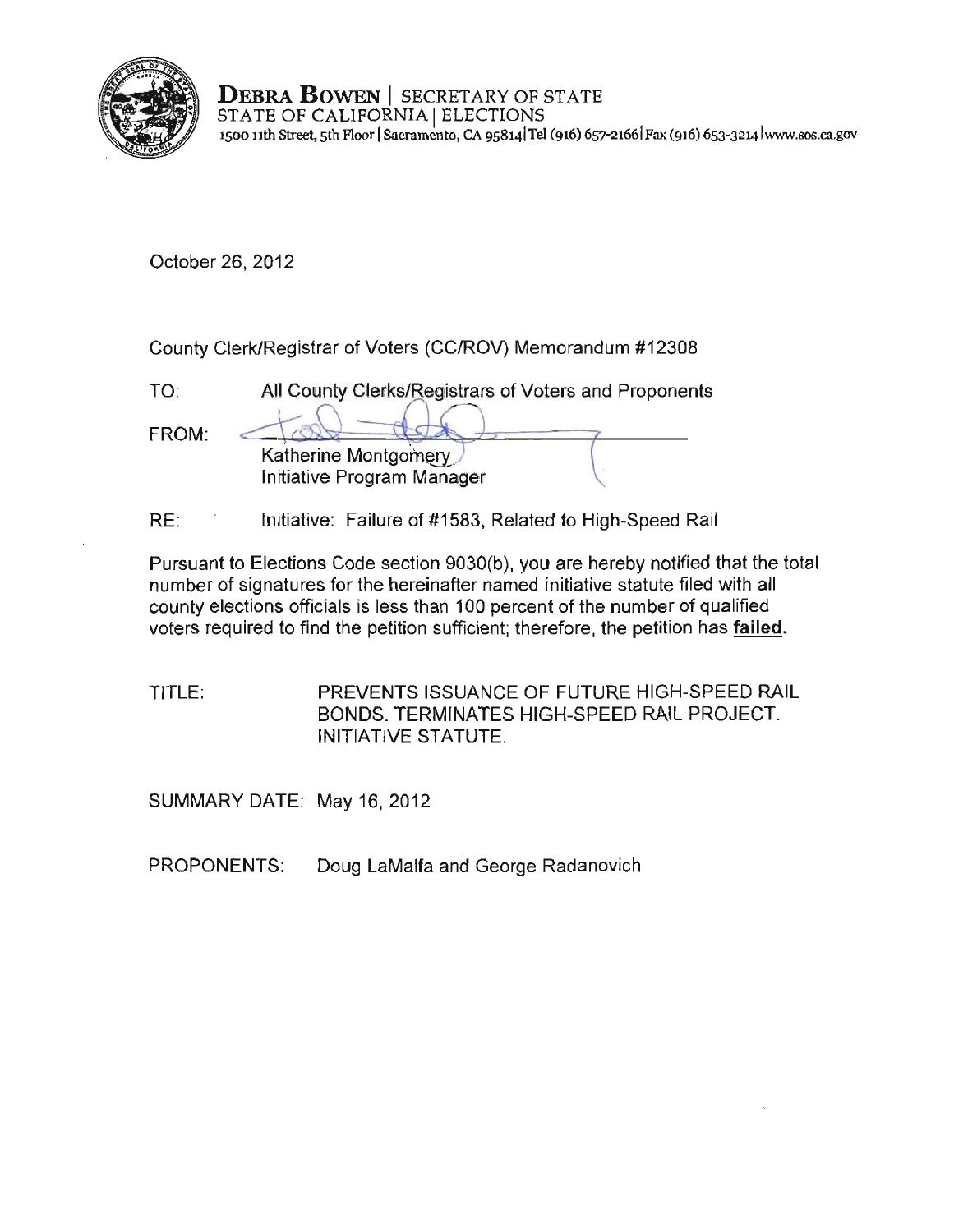

DEBRA BOWEN | SECRETARY OF STATE **DEBRA DOWEN** | BECKETART OF 3<br>STATE OF CALIFORNIA | ELECTIONS <sup>1500</sup>**11th** Street, 5th Floor ISacramento, CA 9S8141TeJ (916) 657-21661 Fax (916) 653-3214 Iwww.sos.ca.gov

May 16, 2012

County Clerk/Registrar of Voters (CC/ROV) Memorandum #12161

TO: All County Clerks/Registrars of Voters and Proponents

FROM:

| ٠ |                            |  |
|---|----------------------------|--|
|   | Katherine Montgomery       |  |
|   | Initiative Program Manager |  |

RE: Initiative: 1583, Related to High-Speed Rail

Pursuant to Elections Code section 9004 (c), we transmit herewith a copy of the Title and Summary prepared by the Attorney General on a proposed initiative **measure entitled:** 

## PREVENTS ISSUANCE OF FUTURE HIGH-SPEED RAIL BONDS. TERMINATES HIGH-SPEED RAIL PROJECT. INITIATIVE STATUTE.

The proponents of the above-named measure are:

Doug LaMalfa George Radanovich c/o Carlos Rodriguez Rodriguez & Company 5701 Lonetree Blvd., Suite 301 Rocklin, CA 95765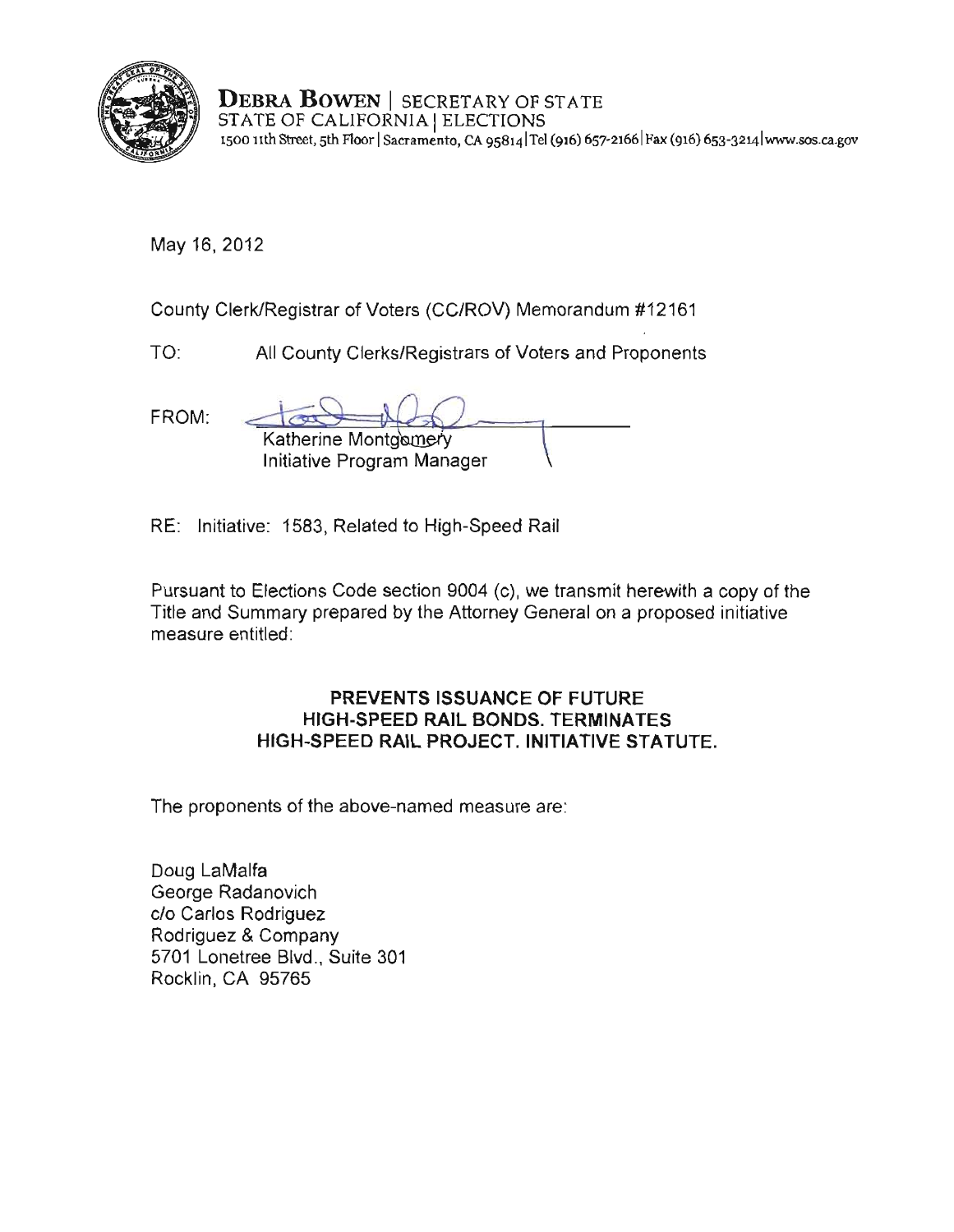#### #1583

### PREVENTS ISSUANCE OF FUTURE HIGH-SPEED RAIL BONDS. TERMINATES HIGH-SPEED RAIL PROJECT. INITIATIVE STATUTE.

## CIRCULATING AND FILING SCHEDULE

| 1. | California Constitution, Article II, Section 8(b) |                                                                                                                                                                                                                                                                                                                   |  |  |
|----|---------------------------------------------------|-------------------------------------------------------------------------------------------------------------------------------------------------------------------------------------------------------------------------------------------------------------------------------------------------------------------|--|--|
| 2. |                                                   |                                                                                                                                                                                                                                                                                                                   |  |  |
| 3. |                                                   | <b>Petitions Sections:</b>                                                                                                                                                                                                                                                                                        |  |  |
|    |                                                   | a. First day Proponent can circulate Sections for                                                                                                                                                                                                                                                                 |  |  |
|    |                                                   | b. Last day Proponent can circulate and file with the county.<br>All sections are to be filed at the same time within each                                                                                                                                                                                        |  |  |
|    |                                                   | c. Last day for county to determine total number of<br>signatures affixed to petitions and to transmit total<br>to the Secretary of State (Elections Code § 9030(b))Thursday, 10/25/12                                                                                                                            |  |  |
|    |                                                   | (If the Proponent files the petition with the county on a date prior to<br>10/15/12, the county has eight working days from the filing of the petition<br>to determine the total number of signatures affixed to the petition and to<br>transmit the total to the Secretary of State) (Elections Code § 9030(b).) |  |  |
|    |                                                   | d. Secretary of State determines whether the total number<br>of signatures filed with all county clerks/registrars of<br>voters meets the minimum number of required signatures                                                                                                                                   |  |  |
|    |                                                   | e. Last day for county to determine total number of qualified<br>voters who signed the petition, and to transmit certificate<br>with a blank copy of the petition to the Secretary of State                                                                                                                       |  |  |

 $\overline{\phantom{a}}$ 

**<sup>&</sup>quot; Date adjusted for official deadline, which falls on a weekend (Elee. Code § 15).** 

**<sup>\*\*</sup> Date varies based on the date of county receipt.**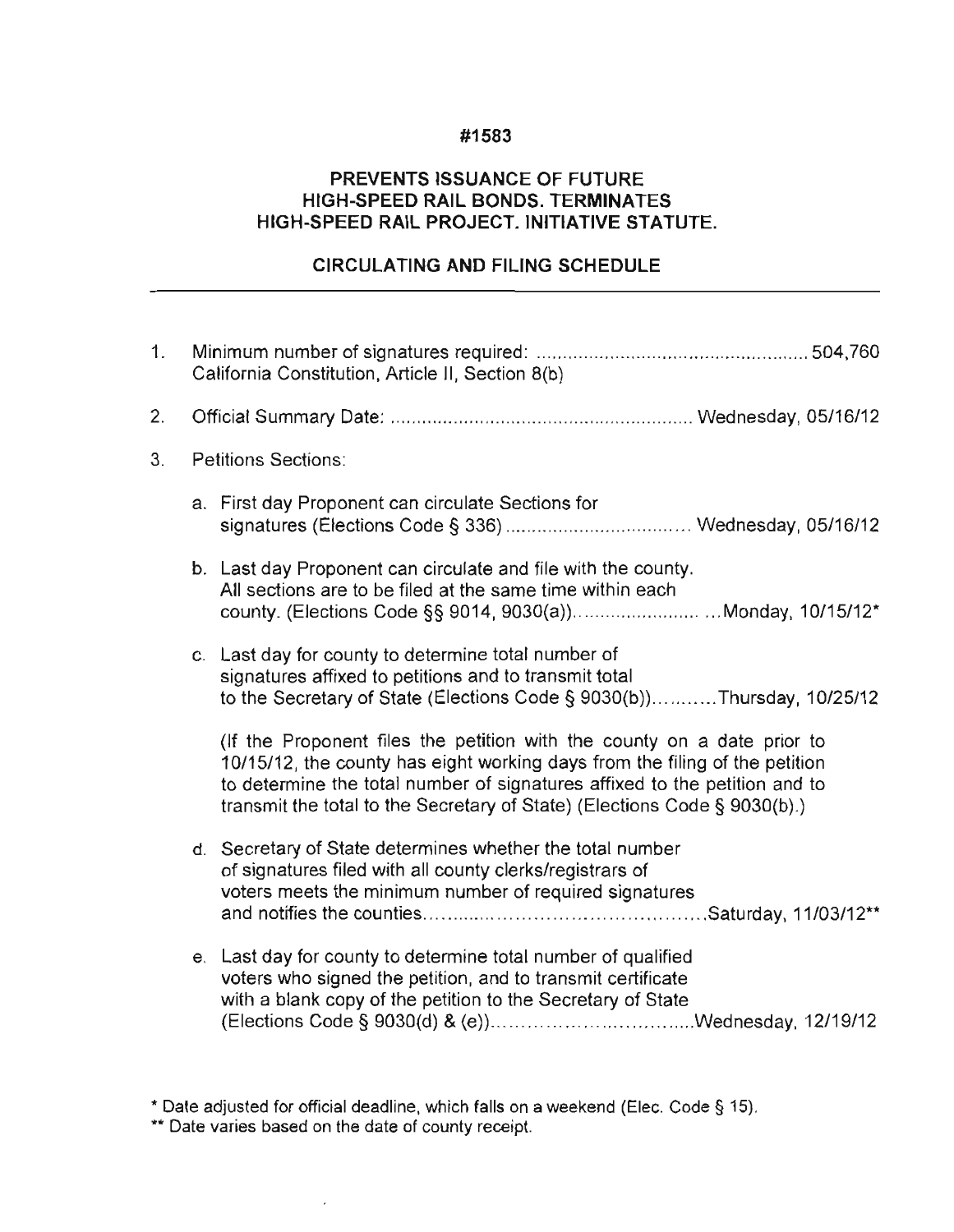(If the Secretary of State notifies the county to determine the number of qualified voters who signed the petition on a date other than·11/03/12, the last day is no later than the thirtieth working day after the county's receipt of notification). (Elections Code § 9030(d) & (e).)

- f. If the signature count is more than 555,236 or less than 479,522 then the Secretary of State certifies the petition as qualified or failed, and notifies the counties. If the signature count is between 479,522 and 555,236 inclusive, then the **Secretary of State notifies the counties using the random**  sampling technique to determine the validity of all signatures (Elections Code §§ 9030(f) & (g); 9031(a))......Saturday, 12/29/12\*
- g. Last day for county to determine actual number of all qualified **voters who signed the petition, and to transmit certificate**  with a blank copy of the petition to the Secretary of State. (Elections Code § 9031(b) & (c)) .................................... Wednesday, 02/13/13

(If the Secretary of State notifies the county to determine the number of qualified voters who have signed the petition on a date other than 12/29/12, the last day is no later than the thirtieth working day after the county's receipt of notification.) (Elections Code § 9031(b) & (c).)

h. Secretary of State certifies whether the petition has been signed by the number of qualified voters required to declare the petition sufficient (Elections Code §§ 9031(d), 9033) . ... Sunday, 02/17/13"

**<sup>\*</sup>Date varies based on the date of county receipt.**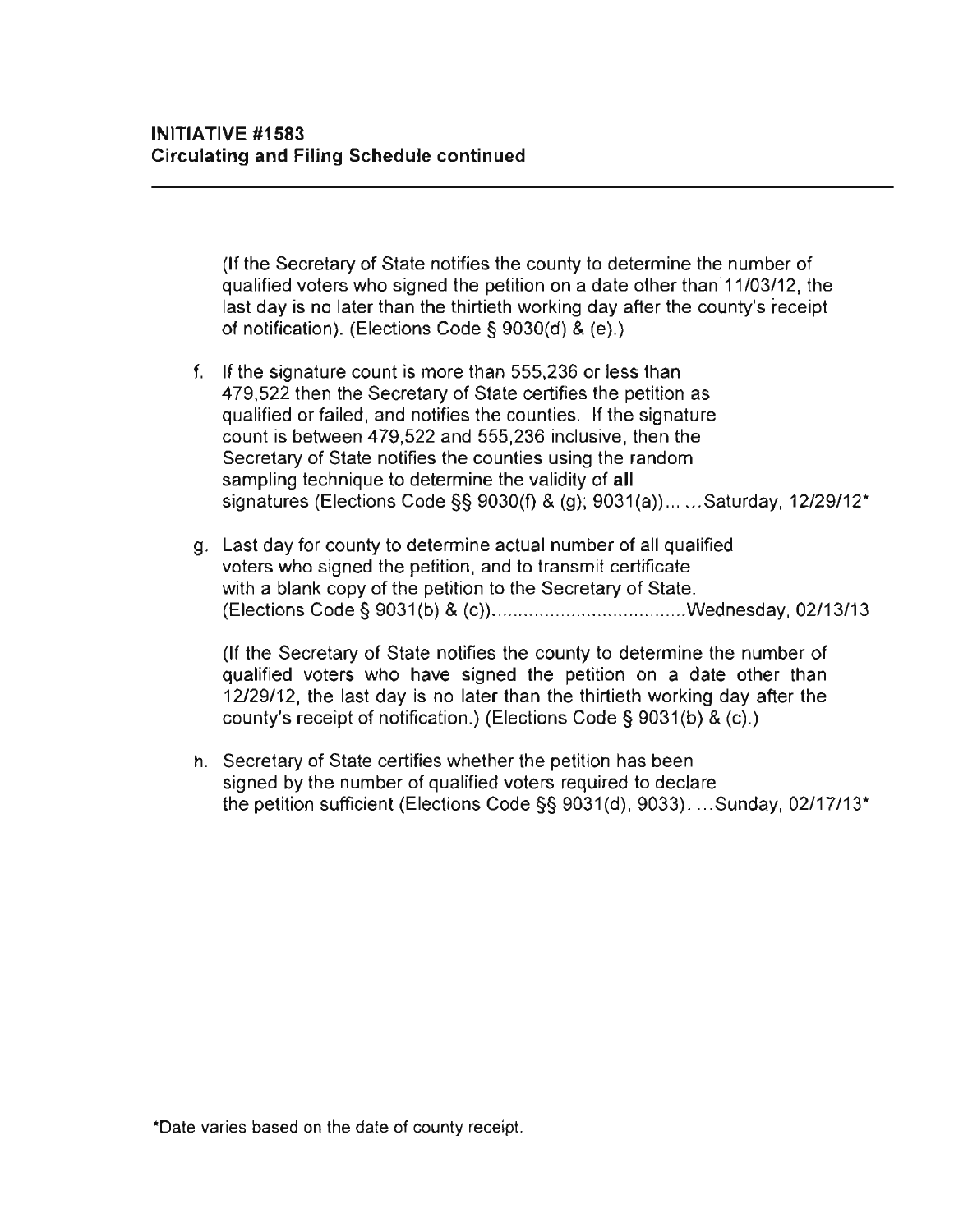- California law prohibits the use of signatures, names and addresses gathered on initiative petitions for any purpose other than to qualify the **initiative measure for the ballot. This means that the petitions cannot be used to create or add to mailing lists or similar lists for any purpose,**  including fundraising or requests for support. Any such misuses constitutes a crime under California law. Elections Code § 18650; Bilofsky v. Deukmejian (1981) 124 Cal.App.3d 825, 177 Cal.Rptr. 621 ; 63 Ops.CaI.Atty.Gen. 37 (1980).
- Please refer to Elections Code §§ 100, 101, 104, 9008, 9009, 9013, 9021, and 9022 for appropriate format and type consideration in printing , typing and otherwise preparing your initiative petition for circulation and **signatures. Please send a copy of the petition after you have it printed.**  This copy is not for our review or approval, but to supplement our file.
- **Your attention is directed to the campaign disclosure requirements of the**  Political Reform Act of 1974, Government Code section 81000 et seq.
- When writing or calling state or county elections officials, provide the official title of the initiative which was prepared by the Attorney General. Use of this title will assist elections officials in referencing the proper file.
- When a petition is presented to the county elections official for filing by someone other than the proponent, the required authorization shall **include the name or names of the persons filing the petition.**
- When filing the petition with the county elections official, please provide a blank petition for elections official use.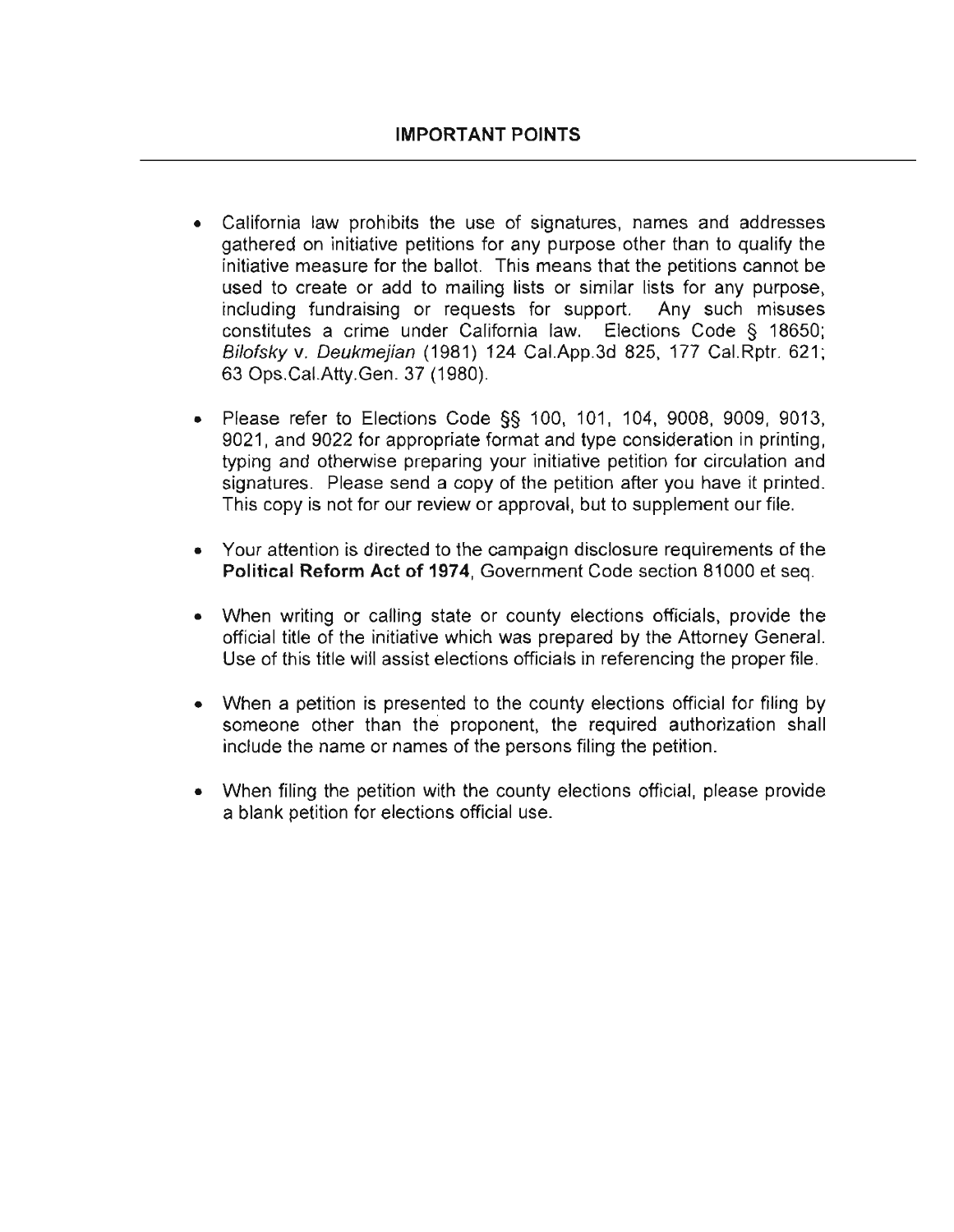*Attomey General DEPARTMENT OF JUSTICE* 



1300 I STREET, SUITE 125 P.O. BOX 944255 SACRAMENTO, CA 94244-2550

Public: (916) 445-9555<br>Telephone: (916) 445-4752 Facsimile: (916) 324-8835<br>E-Mail: AshleyJohansson@doi.ca.gov

May 16,2012

of the Secretary of State<br>Secretary of State of California Office of the Secretary of State 1500 11th Street, 5th Floor Sacramento, CA 95814

Attention: Ms. Katherine Montgomery Elections Analyst

FILED The Honorable Debra Bowen **In the office of the Secretary of State**  $\frac{1}{2}$   $\frac{1}{2}$   $\frac{1}{2}$   $\frac{1}{2}$   $\frac{1}{2}$   $\frac{1}{2}$   $\frac{1}{2}$   $\frac{1}{2}$   $\frac{1}{2}$   $\frac{1}{2}$   $\frac{1}{2}$   $\frac{1}{2}$   $\frac{1}{2}$   $\frac{1}{2}$   $\frac{1}{2}$   $\frac{1}{2}$   $\frac{1}{2}$   $\frac{1}{2}$   $\frac{1}{2}$   $\frac{1}{2}$   $\frac{1}{2}$   $\frac{1}{2}$   $MAY$  16 2012  $MAY$ <sup>1</sup> Debra Bowen, Secretary of State Deputy Secretary of State

Dear Secretary Bowen:

Pursuant to Elections Code section 9004, you are hereby notified that on this day we sent our title and summary for the following proposed initiative to the proponent:

• 12-0010, "Stop the \$100 Biliion'Bullet Train to Nowhere Act"

A copy of that title and summary and text of the proposed initiative is enclosed. Please contact me if you have questions. Thank you.

Sincerely,  $^{\prime}$  AN 1/W/L

ASHLEY JOHANSSON Initiative Coordinator

For KAMALA D. HARRIS Attorney General

cc: Doug LaMalfa' George Radanovich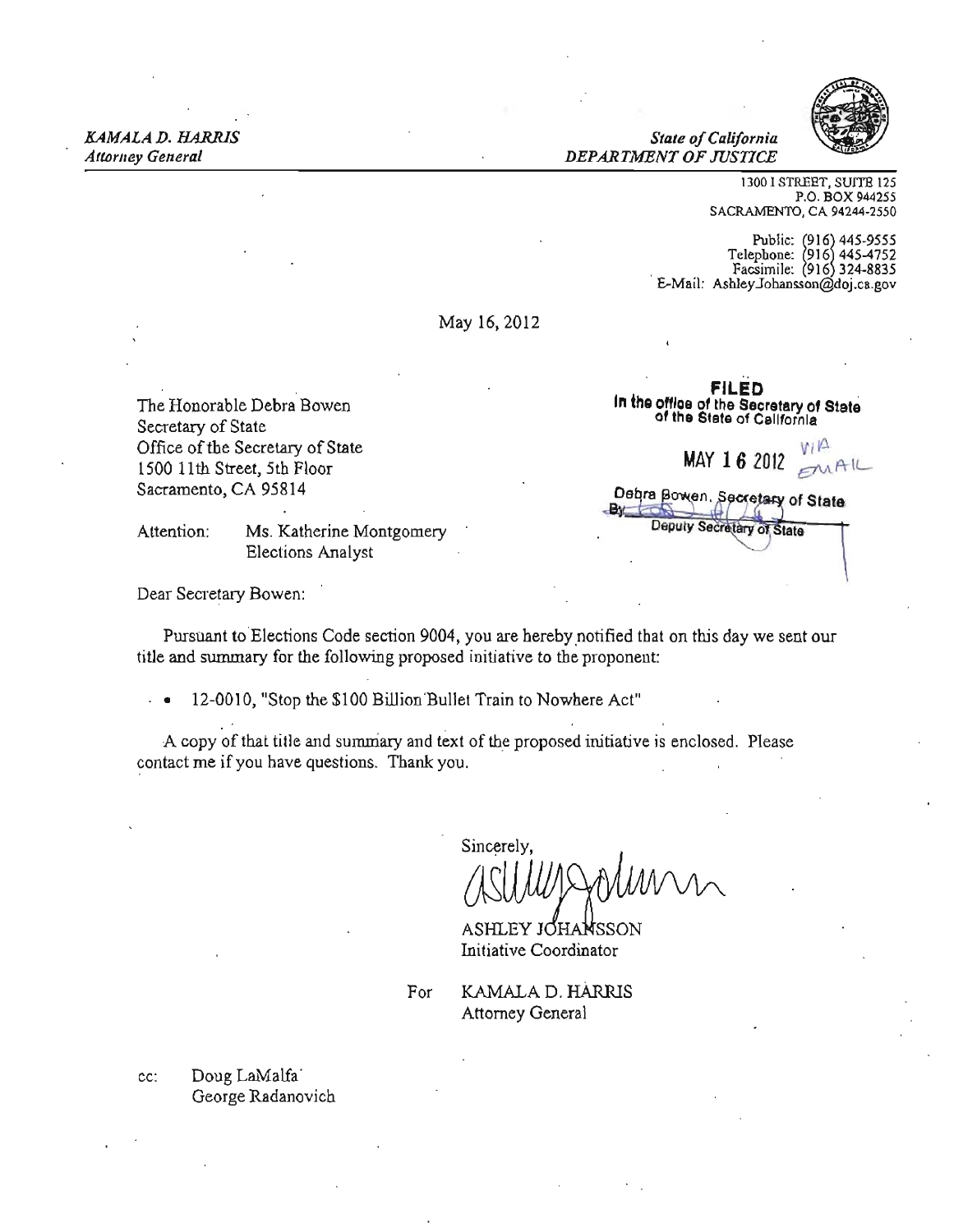The Attorney General of California has prepared the following title and summary of the chief purpose and points of the proposed measure:

PREVENTS ISSUANCE OF FUTURE HIGH-SPEED RAIL BONDS. TERMINATES HIGH-SPEED RAIL PROJECT. INITIATIVE STATUTE. Prevents the issuance and sale of the remaining amount of high-speed rail bonds previously approved by the voters to initiate construction of a high-speed train system. Redirects any unspent high-speed rail bond proceeds from high-speed rail purposes to repay those outstanding bonds. Prevents the state from incurring additional debt or spending any federal, state or local funds for the high-speed rail project. Terminates all agreements entered into by the state for the high-speed rail project, except those agreements related to repaying outstanding bonds. Summary of estimate by Legislative Analyst and Director of Finance of fiscal impact on state and local government: State debt-service savings of up to \$709 million annually from not using state bond funds to support high-speed rail, depending on the actual reduction in bonds funds spent as a result of this measure and whether those bonds would have been sold as taxable or tax-exempt. Unknown reduction in state and local revenues due to a somewhat lower level of economic activity in the state over the next several years, resulting from a loss of matching funds from the federal government or private investors.  $(12{\text -}0010.)$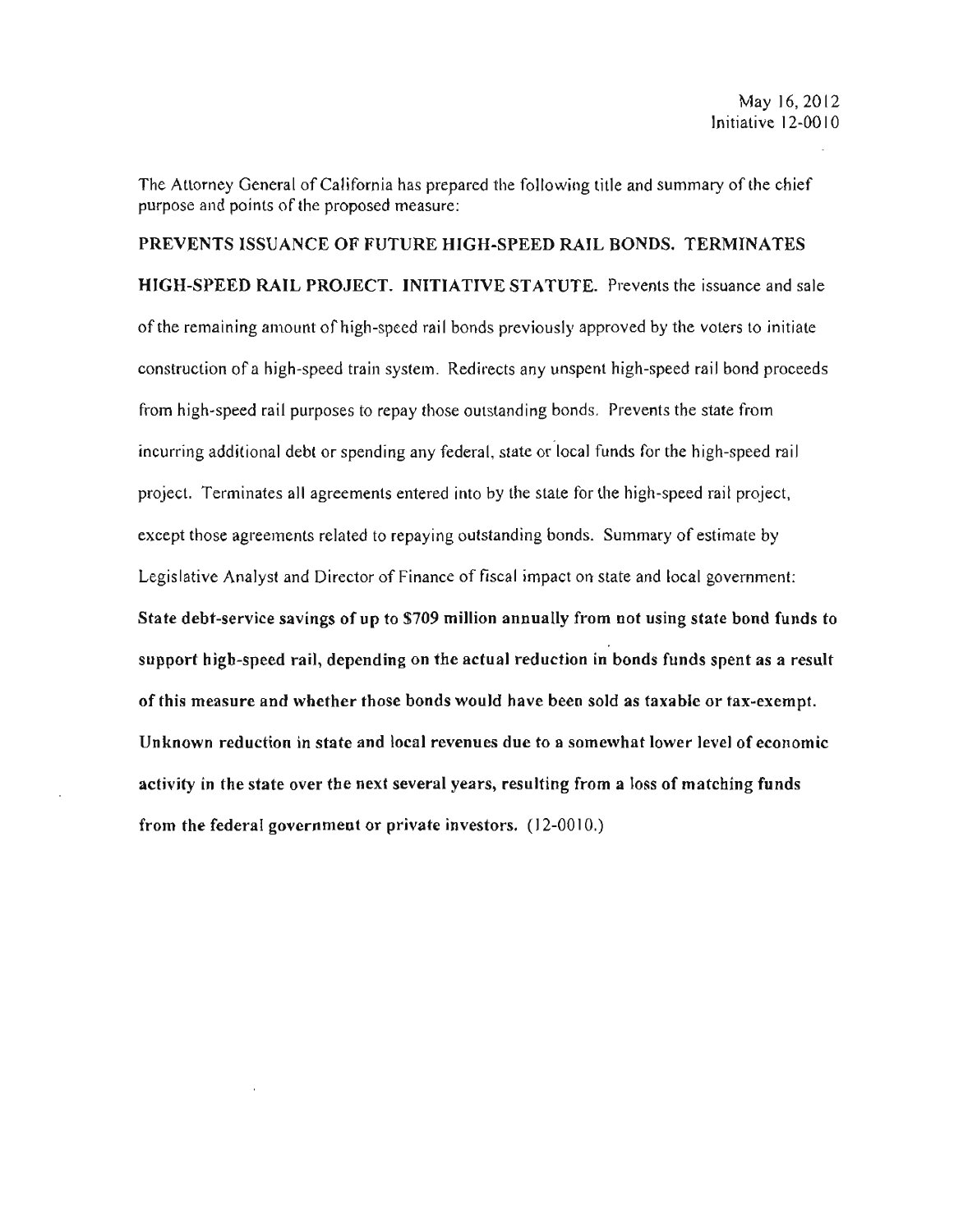March 20, 2012

#### VIA MESSENGER

Office of the Attorney General 1300 "I" Street  $S_3$ Sacramento, CA 95814 MAR 2 0 2012

Re: Stop the \$100 Billion Bullet Train to Nowhere Act.

Dear Ms. Johansson,

Pursuant to Elections Code section 900l(a), we request that the Attorney General prepare a title summary of a measure entitled "Stop the \$100 Billion Bullet Train to Nowhere Act." The text of the measure, a check for \$200.00, the address at which we are registered to vote and the certifications required by Elections Code sections 9001(b) and 9608 are enclosed.

Please direct all correspondence and inquiries regarding the measure to:

Carlos Rodriguez Rodriguez & Company 5701 Lonetree Blvd. Suite 301 Rocklin, CA 95765

Sincerely,

Voug Sallaufor Lurye Radam<br>Doubla Malfa George Radanovich

Proponent Proponent



INITIATIVE COORDINATOR Attention: Ashley Johansson ATTORNEY GENERAL'S OFFICE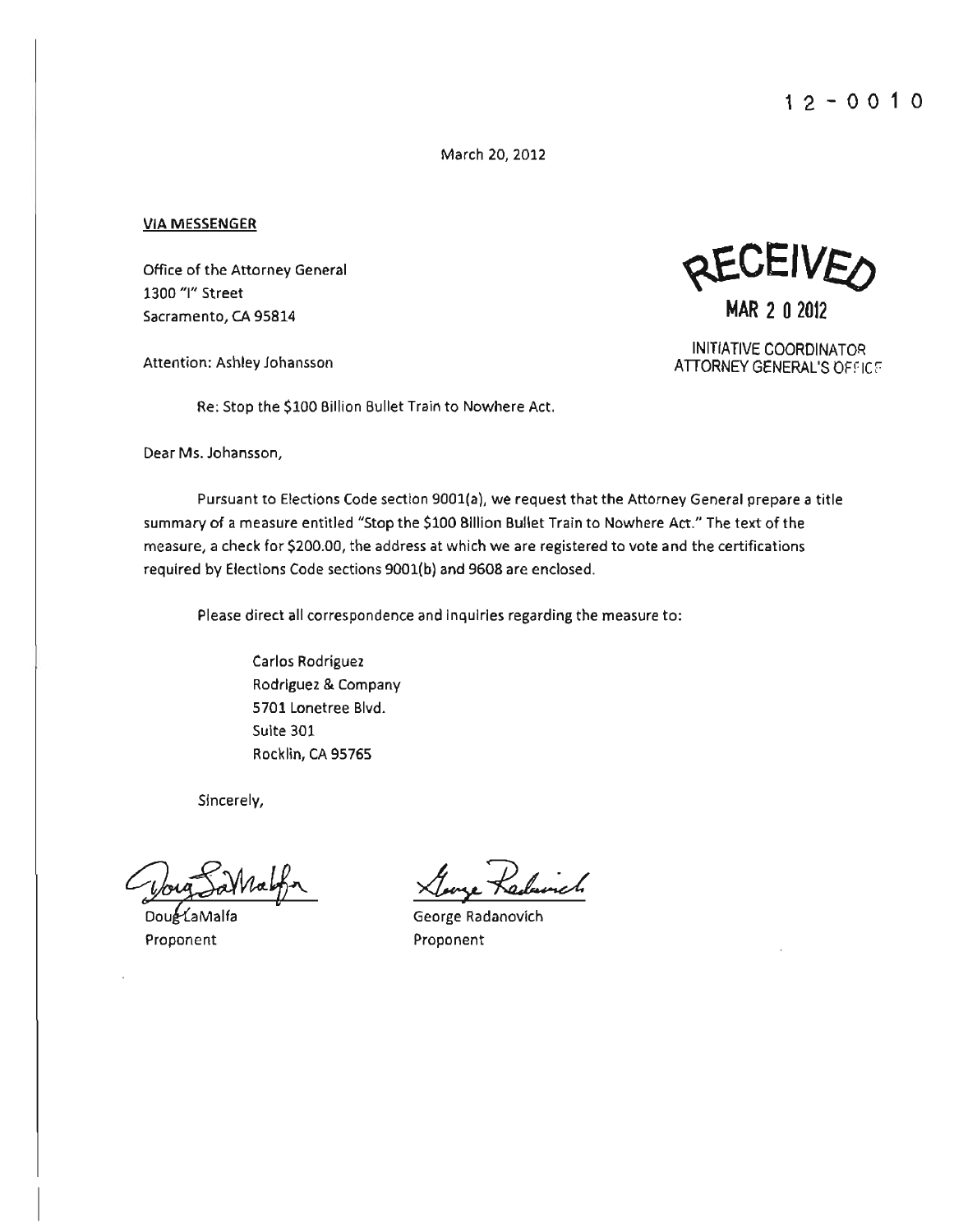(3/20/12)

# Stop the \$100 Billion High Speed Train Act

THE PEOPLE OF THE STATE OF CALIFORNIA DO ENACT AS FOLLOWS:

#### SECTION 1. FINDINGS and DECLARATIONS

The people of the State of California find and declare that:

- A. When voters approved the Safe. Reliable High-Speed Passenger Train Bond Act for the 21st Century in 2008, they were promised a statewide High-Speed Train project including Sacramento, the San Francisco Bay Area, the Central Valley, Los Angeles, the Inland Empire, Orange County, and San Diego at a cost of approximately \$45 Billion.
- B. According to the California High Speed Rail Authority in 2008, the estimated cost for Phase One of the project linking just San Francisco and Los Angles was \$34 Billion, This phase eliminated Sacramento, Oakland, the Inland Empire, and San Diego. By early 2012, their estimated cost for this Phase One more than tripled and could reach \$118 Billion.
- C. Despite spending more than \$500 Million, not one mile of track was built between 2008 and early 2012 and plans became dependent on billions of dollars of future federal grants or billions of dollars of debt or private investments that the taxpayers of California will be responsible for repaying,
- D. California cannot afford to pay for a high speed train system that will cost more than \$100 Billion at a time when teachers and police are being laid off, prisoners are being released from prisons, and taxpayers are being asked to dig deeper into their own pockets to pay for basic services,
- E. This measure shall be known as the "Stop the \$100 Billion High Speed Train Act."

SECTION 2. Section 2704.045 is added to the Streets and Highways Code, to read:

2704.045. Notwithstanding Section 2704.04, it is the intent of the People of California that no further bonds shall be issued and sold for purposes of Sections 2704.06 and 2704.095.